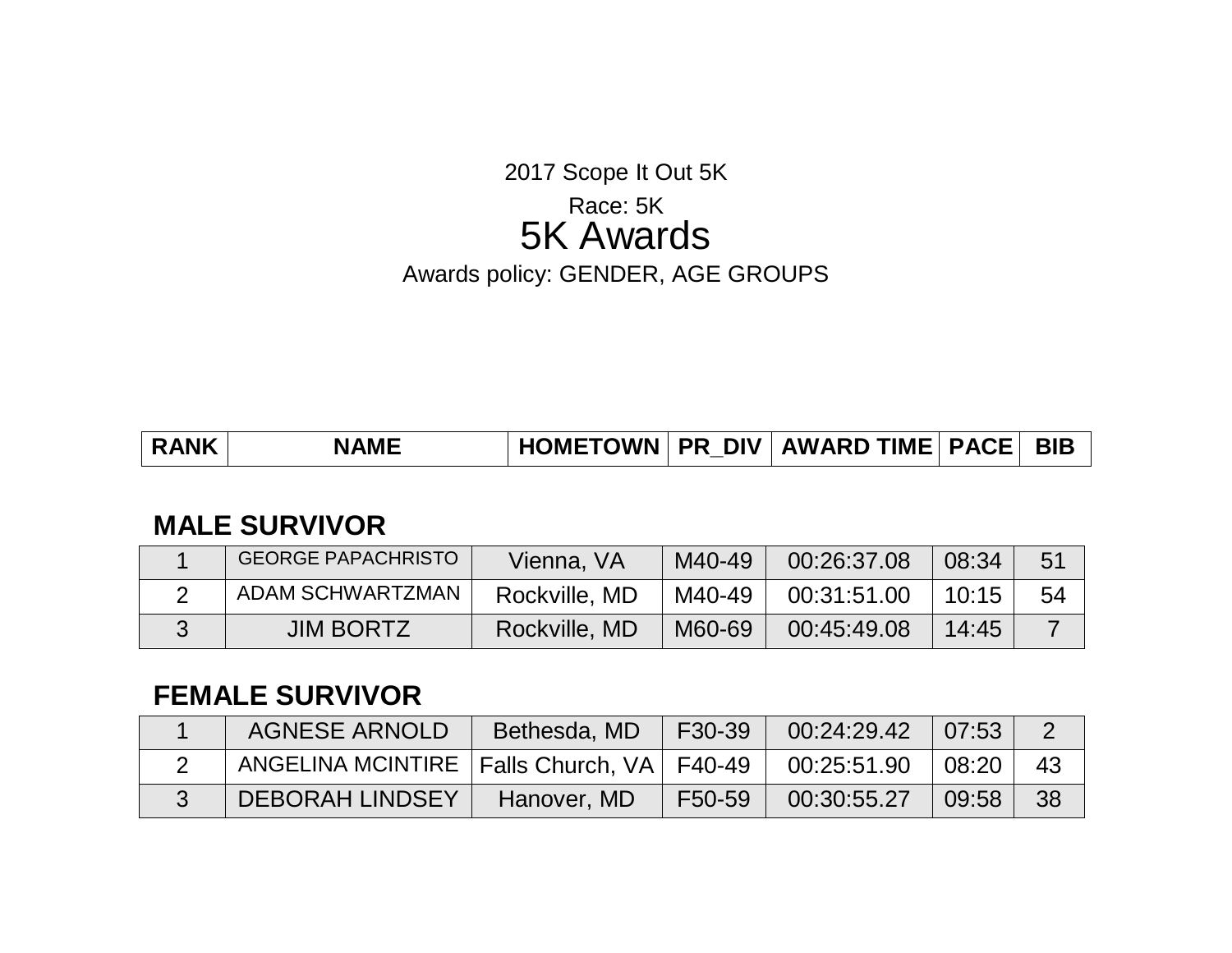| HOMETOWN   PR_DIV   AWARD TIME   PACE   BIB<br><b>RANK</b><br><b>NAME</b> |  |
|---------------------------------------------------------------------------|--|
|---------------------------------------------------------------------------|--|

# **Male**

| JONATHAN FERGUSON   Rockville, MD   M30-39   00:18:10.20   05:51   85 |  |
|-----------------------------------------------------------------------|--|
|-----------------------------------------------------------------------|--|

# **Female**

|  |  | <b>JILLIAN POLLACK</b> |  |  | Arlington, VA   F20-29   00:18:18.97   05:54   1375 |  |  |
|--|--|------------------------|--|--|-----------------------------------------------------|--|--|
|--|--|------------------------|--|--|-----------------------------------------------------|--|--|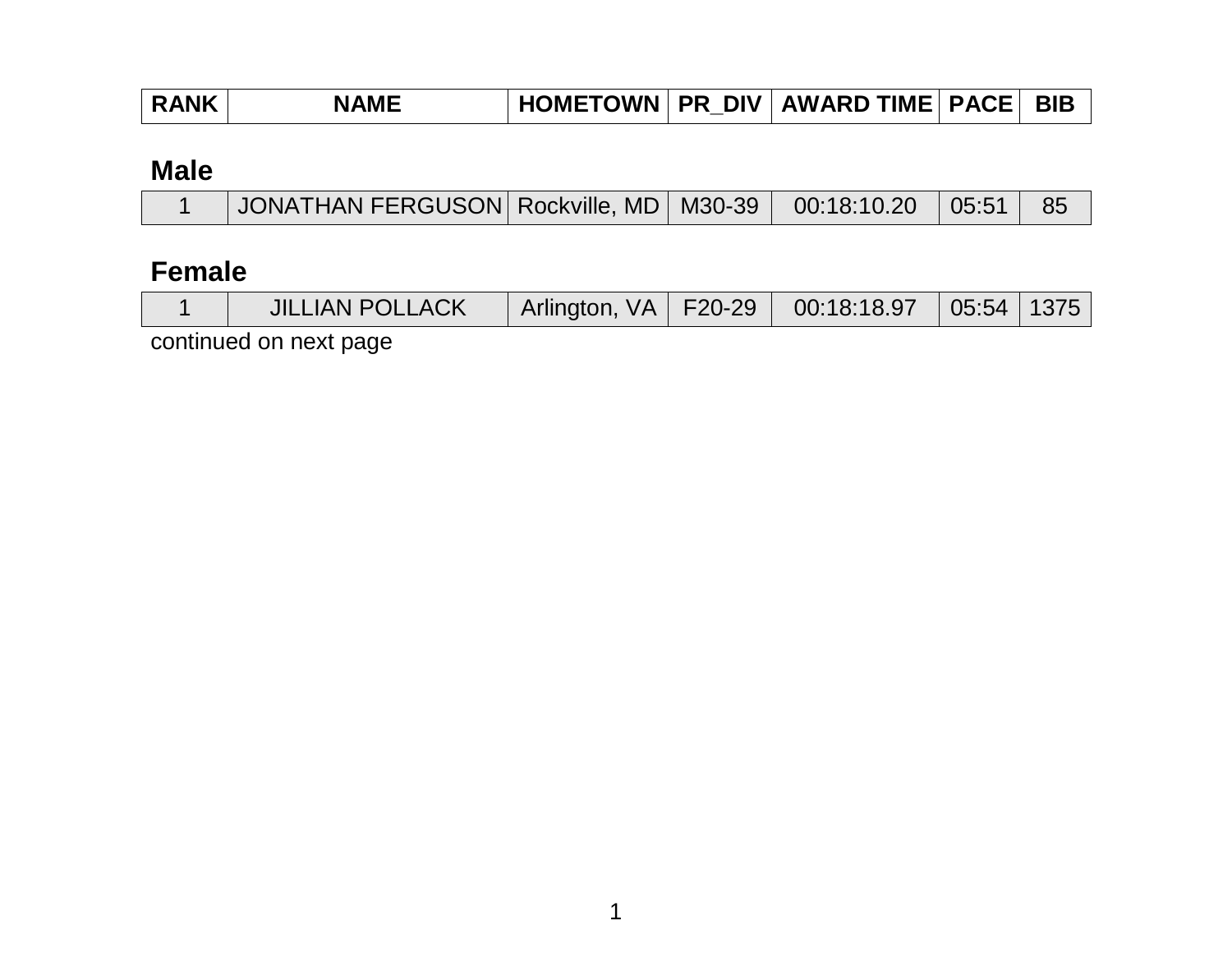| <b>NAMF</b><br><b>RANK</b> | <b>HOMETOWN</b> |  | <b>PR DIV AWARD TIME PACE BIB</b> |  |  |
|----------------------------|-----------------|--|-----------------------------------|--|--|
|----------------------------|-----------------|--|-----------------------------------|--|--|

# **M1-13**

| <b>MARCOS MARTINEZ</b>  | Alexandria, VA             | $M1 - 13$ | 00:21:21.86 | 06:53          | 1858 |
|-------------------------|----------------------------|-----------|-------------|----------------|------|
| NICHOLAS PAPACHRISTOS I | Vienna, VA                 | M1-13     | 00:26:25.81 | 08:31          | 1331 |
| <b>JUSTIN SHAYA</b>     | Washington, $DC \parallel$ | $M1 - 13$ | 00:26:46.76 | $08:38$   2170 |      |

# **F1-13**

| <b>AVA NICHOLAS</b>    | Glenelg, MD             | $F1-13$   | 00:27:37.83 | $08:54$   1256             |     |
|------------------------|-------------------------|-----------|-------------|----------------------------|-----|
| <b>CLARA LANDERYOU</b> | Washington, DC          | F1-13     | 00:28:47.90 | $\vert$ 09:17 $\vert$ 1844 |     |
| LEILA FAOUR            | <b>Falls Church, VA</b> | $F1 - 13$ | 00:28:51.33 | 09:18                      | 590 |

# **M14-19**

| <b>MATT COLEMAN</b> | Bethesda, MD  | M14-19 | 00:19:44.72 | 06:22          | 406 |
|---------------------|---------------|--------|-------------|----------------|-----|
| <b>SEAN GIBBONS</b> | Annandale, VA | M14-19 | 00:22:47.76 | 07:21          | 700 |
| <b>NOAH PORTNOY</b> | Bethesda, MD  | M14-19 | 00:22:51.13 | $07:22$   1384 |     |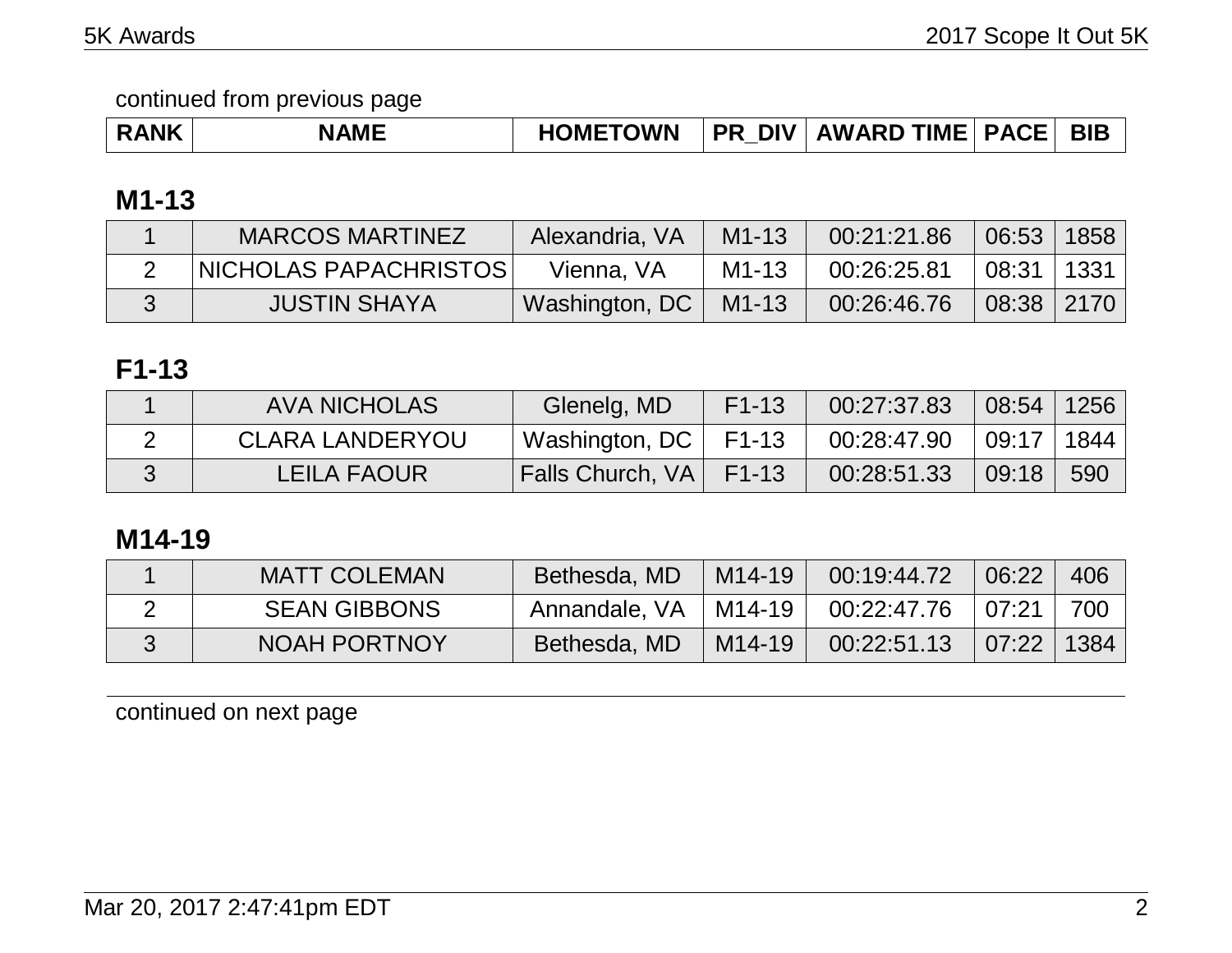| <b>RANK</b> | <b>NAME</b>             | <b>HOMETOWN</b> | <b>PR DIV</b>       | <b>AWARD TIME   PACE  </b> |       | <b>BIB</b> |
|-------------|-------------------------|-----------------|---------------------|----------------------------|-------|------------|
| F14-19      |                         |                 |                     |                            |       |            |
|             | <b>EMILY LANDERYOU</b>  | Reston, VA      | F14-19              | 00:19:59.57                | 06:27 | 991        |
| 2           | <b>SOPHIA LANDERYOU</b> | Reston, VA      | F <sub>14</sub> -19 | 00:22:32.41                | 07:16 | 993        |
| 3           | <b>CARINA FRIAS</b>     | Ashburn, VA     | $F14-19$            | 00:29:17.23                | 09:26 | 654        |

### **M20-29**

| <b>NOAH GOETZEL</b>     | Washington, DC   M20-29 | 00:18:16.76                               | 05:54 716  |  |
|-------------------------|-------------------------|-------------------------------------------|------------|--|
| DAVID JOSEPH            | Washington, DC   M20-29 | $00:21:12.23$ $\mid 06:50 \mid 2112 \mid$ |            |  |
| <b>MICHAEL SCHILIRO</b> | Washington, DC   M20-29 | 00:21:19.10                               | 06:52 2159 |  |

# **F20-29**

| <b>JILLIAN POLLACK</b> | Arlington, VA   | F20-29        | 00:18:18.97             | $\mid$ 05:54 $\mid$ 1375 $\mid$ |  |
|------------------------|-----------------|---------------|-------------------------|---------------------------------|--|
| STEPHANIE CASASSA      | Arlington, VA   | F20-29        | $00:22:14.62$ 07:10 351 |                                 |  |
| <b>RENZO RUIZ</b>      | Centreville, VA | $\mid$ F20-29 | 00:23:28.67             | 07:34   1497                    |  |

# **M30-39**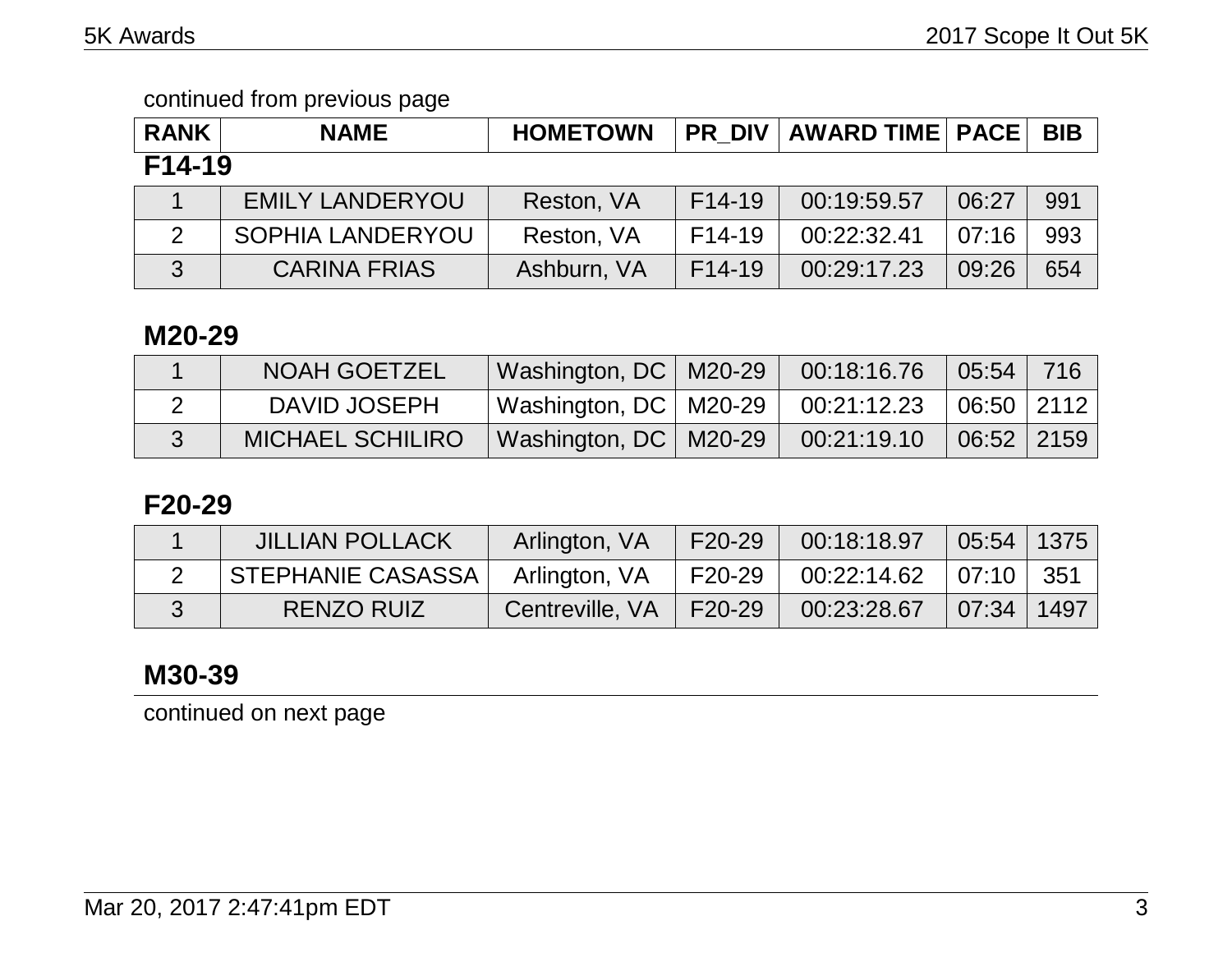| <b>RANK</b>   | <b>NAME</b>        | <b>HOMETOWN</b> |        | <b>PR DIV AWARD TIME PACE</b> |       | <b>BIB</b> |
|---------------|--------------------|-----------------|--------|-------------------------------|-------|------------|
|               | JONATHAN FERGUSON  | Rockville, MD   | M30-39 | 00:18:10.20                   | 05:51 | 85         |
| $\mathcal{P}$ | <b>MATT DETERS</b> | Arlington, VA   | M30-39 | 00:18:19.73                   | 05:54 | 505        |
| $\mathbf{3}$  | <b>KEVIN BROWN</b> | Plymouth, MN    | M30-39 | 00:19:32.15                   | 06:18 | 302        |

# **F30-39**

| LISA GALLAGHER         | Washington, DC            | F30-39 | 00:21:41.42 | 06:59        | 680 |
|------------------------|---------------------------|--------|-------------|--------------|-----|
| <b>BROWNRIGG SNOW</b>  | Arlington, VA             | F30-39 | 00:22:59.51 | 07:25   1613 |     |
| <b>JENNIFER FORMAN</b> | Gaithersburg, MD   F30-39 |        | 00:23:06.56 | 07:27        | 640 |

### **M40-49**

| <b>MATTEO IACOVIELLO</b> | Washington, DC | M40-49 | 00:20:12.93           | 06:31 2056    |     |
|--------------------------|----------------|--------|-----------------------|---------------|-----|
| <b>TED AXTON</b>         | Washington, DC | M40-49 | $00:22:15.85$   07:10 |               | 162 |
| <b>ERICH KEPPLER</b>     | Arlington, VA  | M40-49 | 00:22:42.25           | $\vert$ 07:19 | 83  |

# **F40-49**

| <b>JULIE SAPPER</b>    | Washington, DC   F40-49   00:21:28.11   06:55 |  | 80 |
|------------------------|-----------------------------------------------|--|----|
| continued on next page |                                               |  |    |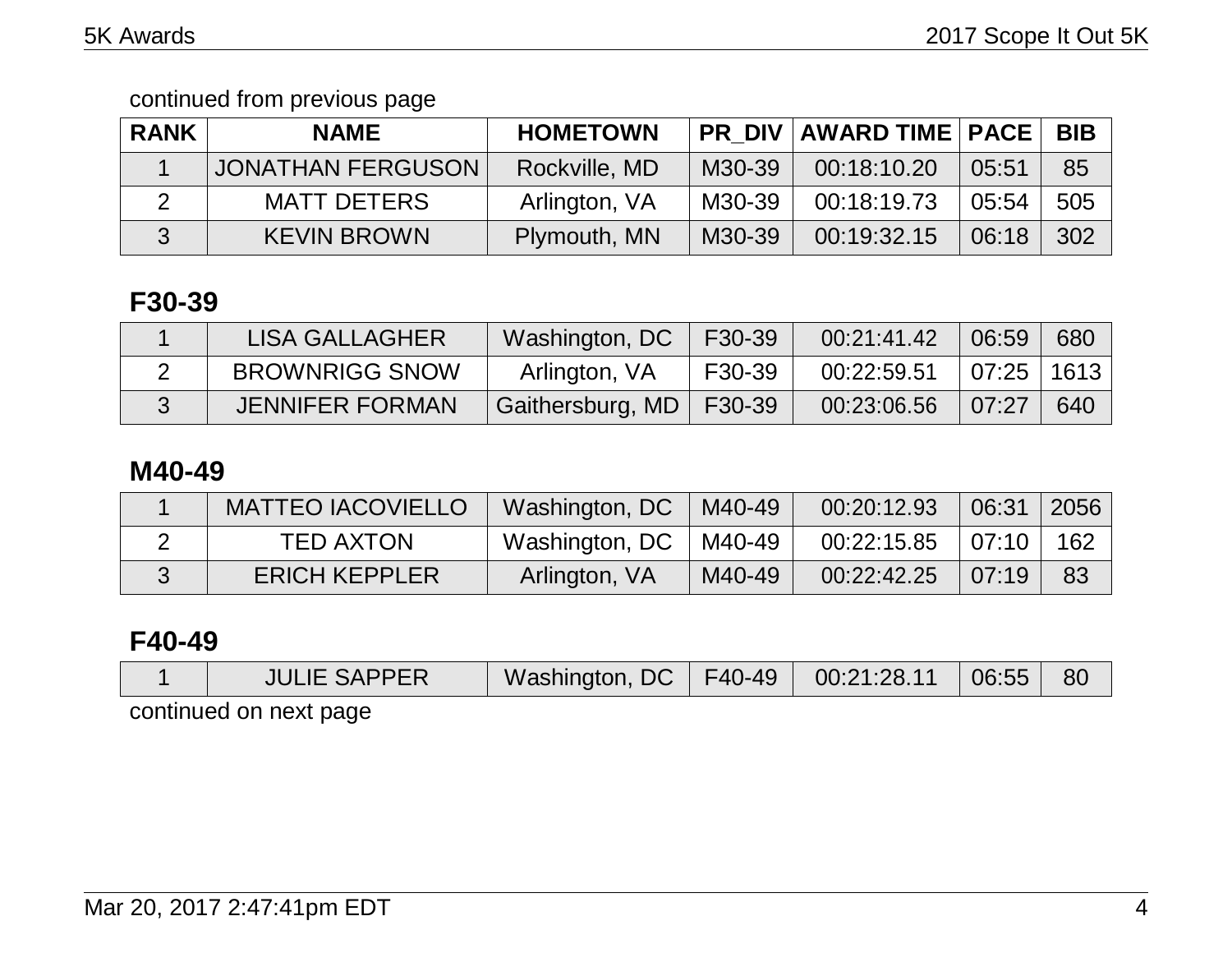| <b>RANK</b> | <b>NAME</b>          | <b>HOMETOWN</b>             |        | <b>PR DIV AWARD TIME PACE</b> |       | <b>BIB</b> |
|-------------|----------------------|-----------------------------|--------|-------------------------------|-------|------------|
|             | <b>LISA CHILCOTE</b> | North Bethesda, MD   F40-49 |        | 00:21:35.19                   | 06:57 | 368        |
|             | <b>REBECCA RUBIN</b> | Bethesda, MD                | F40-49 | 00:23:28.55                   | 07:34 | 1493       |

# **M50-59**

| ALEXANDER SMITH   East Petersburg, PA   M50-59 |                |        | 00:19:27.27 | 06:16 1600 |     |
|------------------------------------------------|----------------|--------|-------------|------------|-----|
| <b>MARK YOST</b>                               | Bethesda, MD   | M50-59 | 00:19:45.16 | 06:22 1823 |     |
| <b>JACK KAMMERER</b>                           | Washington, DC | M50-59 | 00:21:25.46 | 06:54      | 926 |

# **F50-59**

| LINDA BRENNER         | Rockville, MD  | F50-59 | 00:25:10.50 | 08:07          | 280 |
|-----------------------|----------------|--------|-------------|----------------|-----|
| <b>VALERIE RANKIN</b> | Bowie, MD      | F50-59 | 00:25:38.23 | $08:16$   1432 |     |
| <b>KATHY CEA</b>      | Washington, DC | F50-59 | 00:26:32.10 | 08:33          | 78  |

# **M60-69**

| <b>MANUEL RIVERA</b> | Washington, DC    | M60-69 | 00:23:20.18 | 07:31 1470 |  |
|----------------------|-------------------|--------|-------------|------------|--|
| <b>MICHAEL LONEY</b> | Silver Spring, MD | M60-69 | 00:24:26.29 | 07:52 1059 |  |